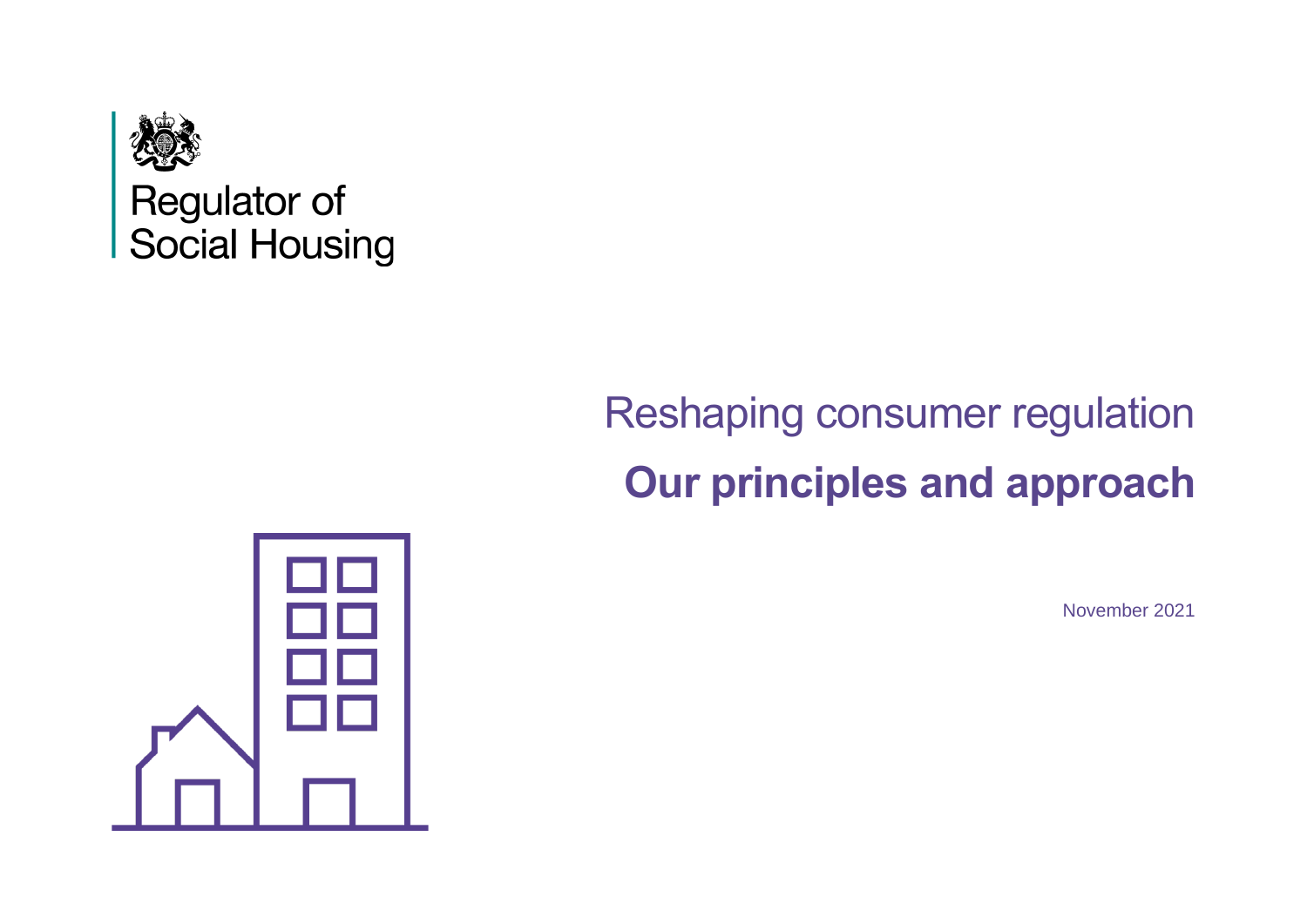### **Introduction**

A year ago Government published the social housing white paper – [The Charter for Social Housing Residents.](https://www.gov.uk/government/publications/the-charter-for-social-housing-residents-social-housing-white-paper)

The white paper proposed changes to the consumer regulation of social housing to strengthen the accountability of landlords for providing safe homes, quality services and treating residents with respect. It also proposed some specific changes to the economic regulation of social housing.

Many of these changes will be implemented by us as the Regulator of Social Housing and we welcome the expanded remit we have been given. However, most of these changes can only be made when Parliament has passed legislation to change our objectives and legal powers. The Government has said that it will introduce the legislation needed to implement the white paper as soon as practicable. While this means new consumer standards cannot be implemented yet, boards and councillors responsible for social housing should not wait for new consumer regulation to look at how they can improve their services and engagement with tenants. The response to the expectations set by the white paper for service improvements will need to be taken forward alongside the focus on stock investment to deliver building safety and energy efficiency improvements, as well as continuing to deliver new affordable homes to meet housing needs.

Some of the white paper proposals will also need to be taken forward by the Housing Ombudsman and the new Building Safety Regulator. We are working closely with both of these bodies.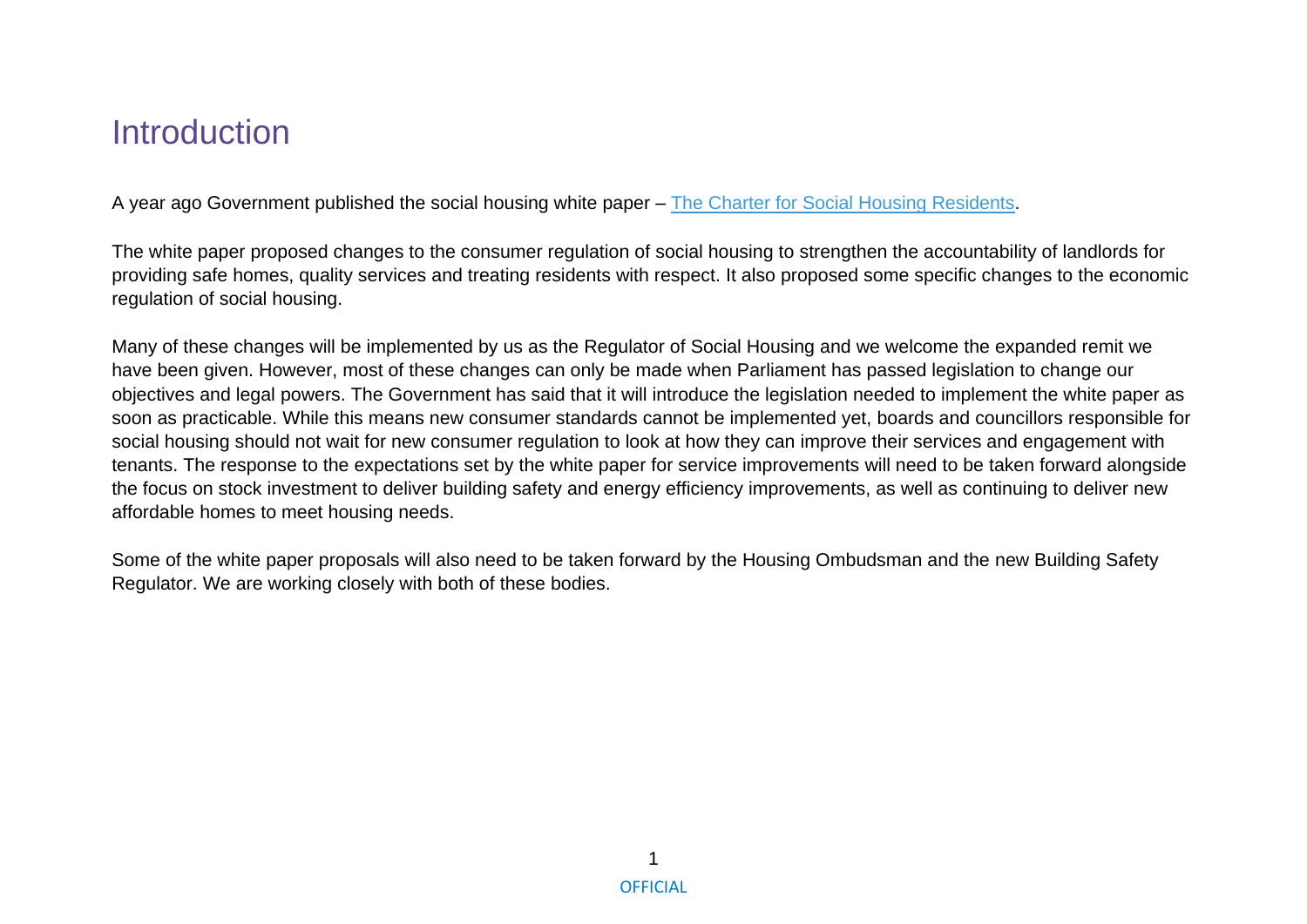In the meantime, we are taking steps to prepare for our new consumer regulation role initially focusing on four key areas:

- Principles and outcomes
- Standards
- Our consumer regulation approach
- Tenant satisfaction measures

This document sets out our preliminary ideas in these areas. These will be further developed over the coming months and in response to feedback from stakeholders, including tenants and landlords. How we implement consumer regulation will also depend on the details of the legislation once it has been passed by Parliament. We will also be carrying out formal consultation processes, for example on the standards and the tenant satisfaction measures. The responses we receive to the consultations will also inform how we take forward these measures.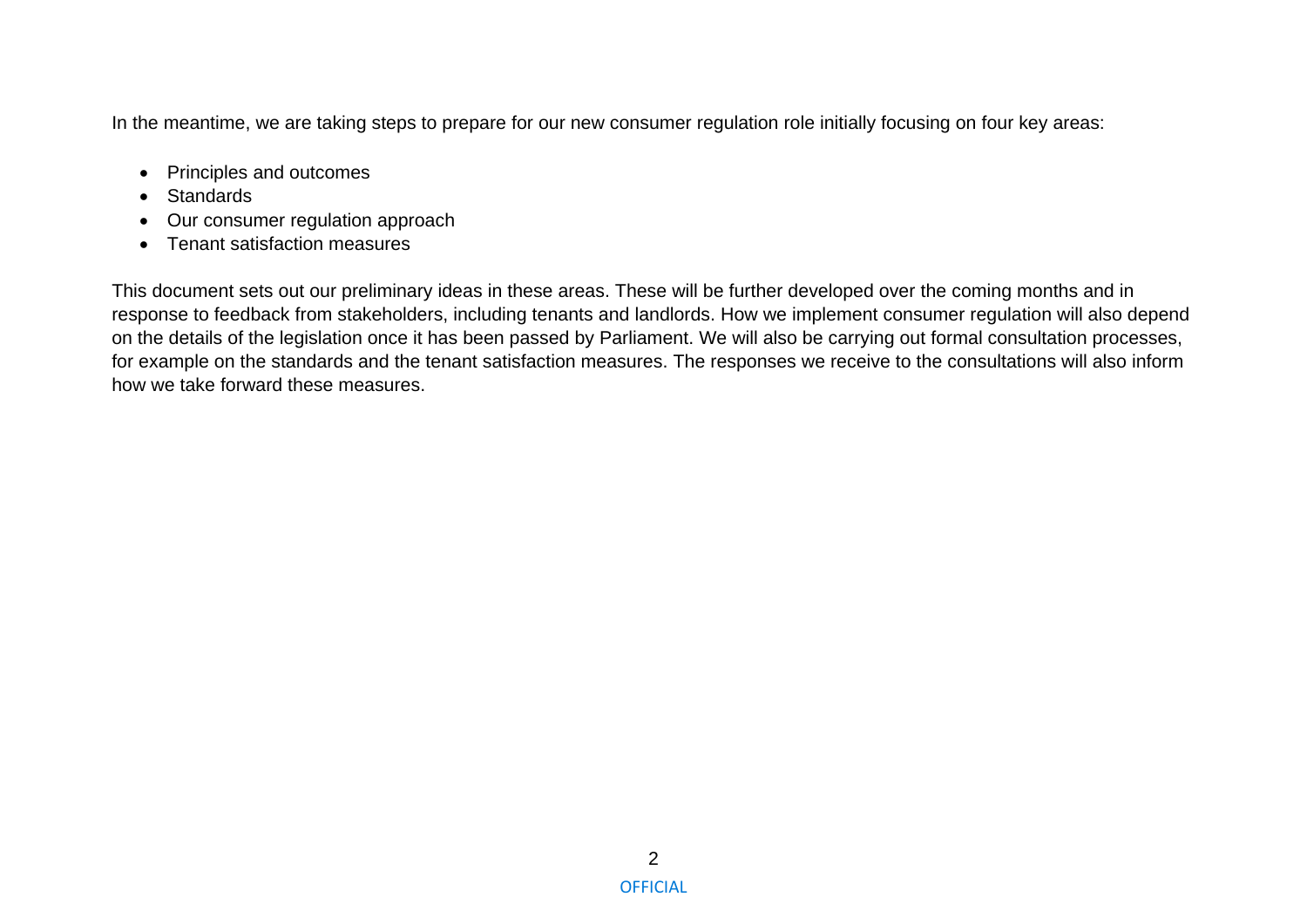### Principles and outcomes

Based on the objectives set by Parliament and the new expectations in the white paper, we are seeking to develop consumer regulation to promote safe homes and quality landlord services.

Our vision is that landlords maintain tenants' homes so that they are safe and of a decent standard and that landlords provide a quality service. Where things go wrong, complaints are handled effectively, and things are put right. The relationship between tenants and landlords is underpinned by shared expectations of fairness and respect and a shared understanding of their respective rights and responsibilities.

Landlords demonstrate that they understand the diverse needs of the communities that they serve, and their services reflect that. Tenants understand, use, and have confidence in the recourse that they have to get problems resolved. Stakeholders have confidence that landlords' commitment to their tenants is underpinned by effective consumer regulation, whether that landlord is a housing association, council, or for-profit provider.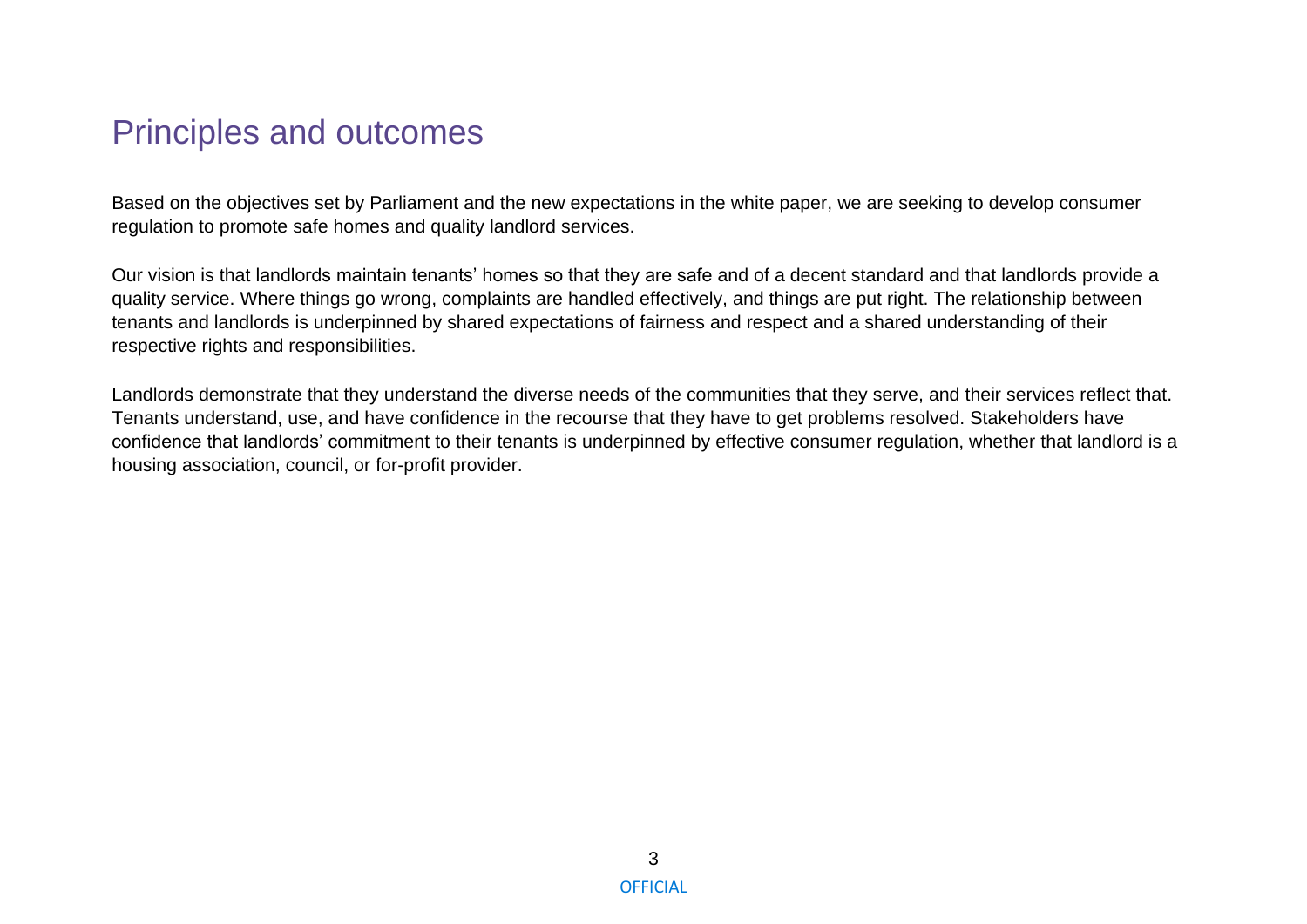#### Our principles for regulation

The white paper confirmed that the regulator should continue to regulate using principles we already apply in our economic regulation, and that our remit should remain focused on organisational issues, with individual complaints resolved by the Housing Ombudsman:

**Co-regulatory** – landlords are responsible for meeting the regulatory standards, with landlords supporting their tenants to shape and scrutinise service delivery, to hold them to account and for understanding their performance, telling us as the regulator if they are not meeting a standard.

**Proportionate** – when assessing whether landlords meet the standards and if regulatory action may be needed, we take into account the impact of the issue and whether it is systemic in that landlord as a whole.

**Risk based** – our regulatory engagement and actions are targeted according to the risk of standards not being met and the impact that this has on the tenants of that landlord.

**Assurance based** – we seek assurance from landlords about whether they meet the standards. In other words, the responsibility is on landlords to demonstrate their compliance to us. Where landlords do not provide that assurance, this will be reflected in the judgements that we reach.

**Outcome focused** – our standards set out the outcomes we expect landlords to achieve, but it is up to landlords to decide how those outcomes are achieved.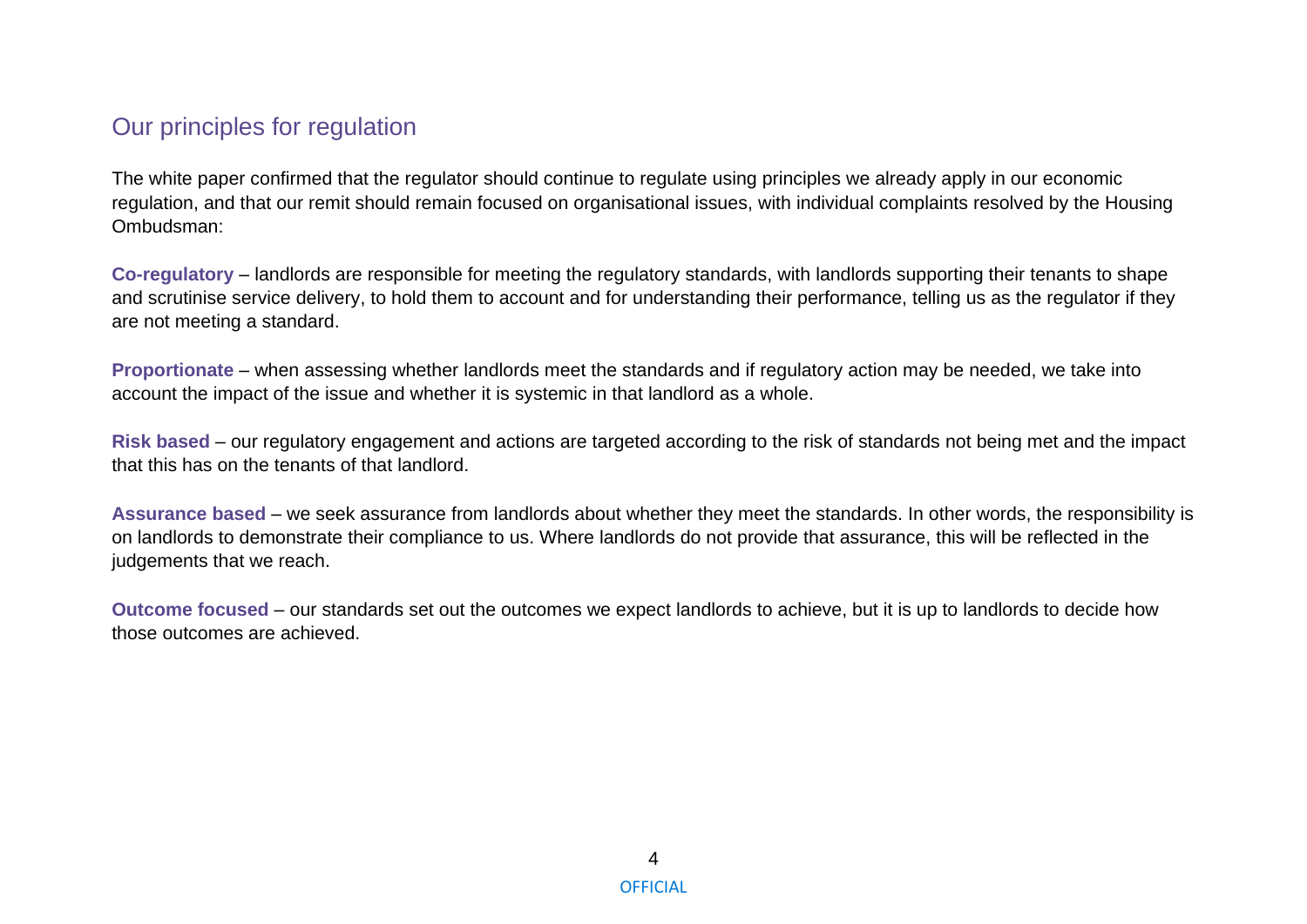#### **Outcomes**

In reshaping consumer regulation, we are working on the basis that our consumer regulation should aim to deliver the following outcomes. These are based on our fundamental objectives and the expectations in the white paper that can be delivered through regulation.

- 1. Social housing is well managed
- 2. Tenants' complaints are dealt with efficiently and effectively.
- 3. Tenants are treated with fairness and respect and their diverse needs are taken into account.
- 4. Social housing stock meets the decent homes standard.
- 5. Landlords ensure social housing meets health and safety requirements and consider safety in the management of housing.
- 6. Landlords comply with tenancy law and regulations and avoid unnecessary evictions.
- 7. Tenants have access to information to hold their landlords to account.
- 8. Tenants have opportunities to influence the decisions and priorities of their landlords with respect to their housing.
- 9. Landlords take account of the views of tenants in the management of their homes.
- 10.Landlords work with other agencies to contribute to the safety and well-being of the areas in which the homes they are responsible for are situated.

We welcome feedback on these principles and outcomes, which we will refine and develop as we reshape consumer regulation. We are sharing these now in the interests of transparency and so stakeholders can see the scope and direction that is guiding our work.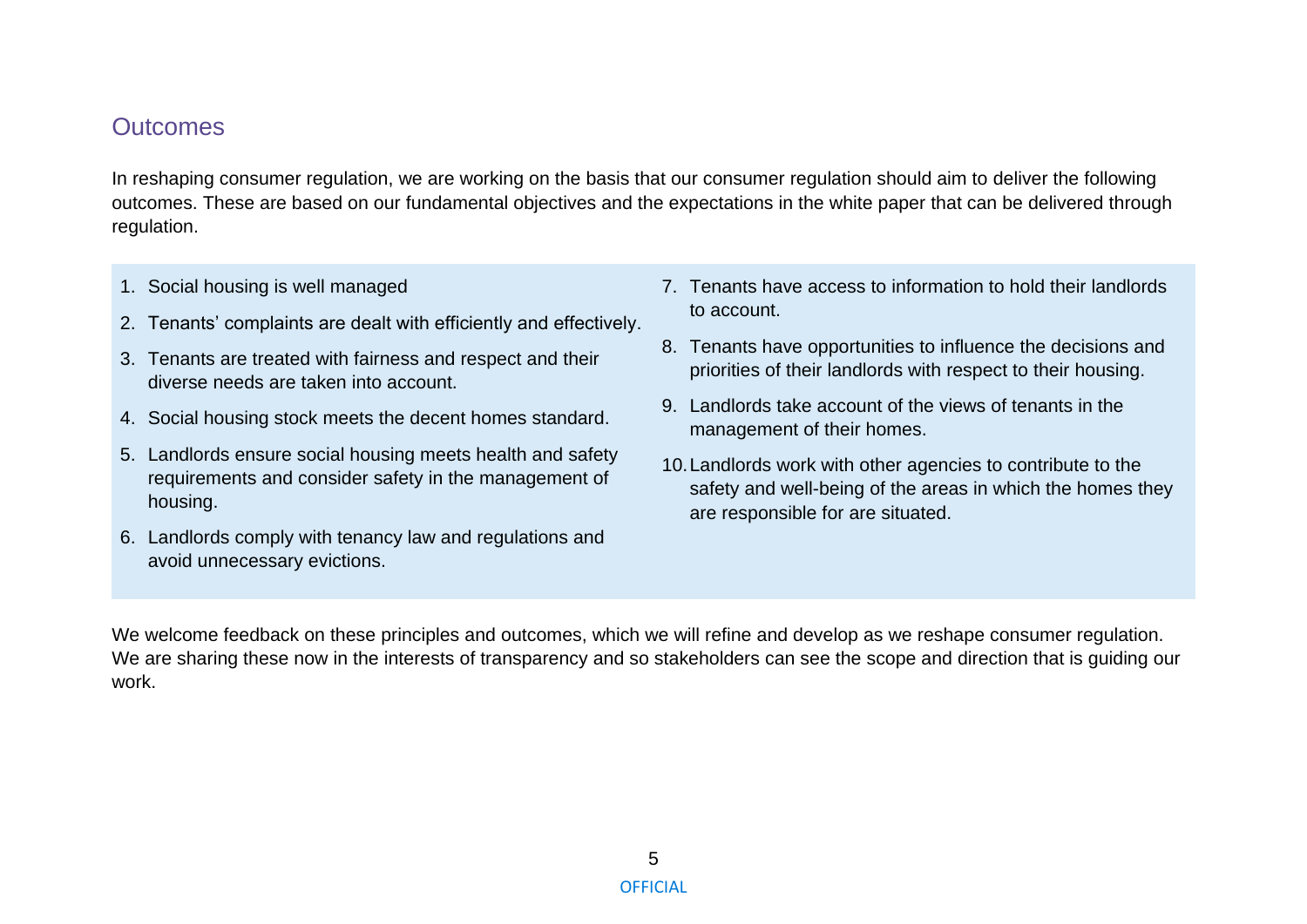### New consumer standards

To implement new consumer regulation, we will be reviewing and updating the consumer standards. We will formally consult on the new consumer standards once the Government has legislated and issued a direction to us.

We will build on the best aspects of the existing standards as well as incorporating the new expectations set out in the white paper and matters on which we are directed. Our development of the new standards will be guided by our principles, fundamental objectives and the outcomes we have set out.

We have already identified a number of themes that we think our standards should cover. We will use these to structure our work to develop new consumer standards that make a meaningful difference to tenants, are deliverable by landlords and can be regulated effectively.

Landlords' approach to achieving the outcomes under these themes will reflect the culture of that organisation. Each theme is an opportunity for landlords to build a relationship with their tenants based on transparency, fairness and respect.

On some issues we are directed by Government as to what our standards should cover. We will need to take any revised directions into account as we develop new consumer standards.

The figure below sets out the themes that we think our standards should cover so that they set out the right outcomes for landlords to deliver for tenants. Consultation on the detail of the requirements will follow later.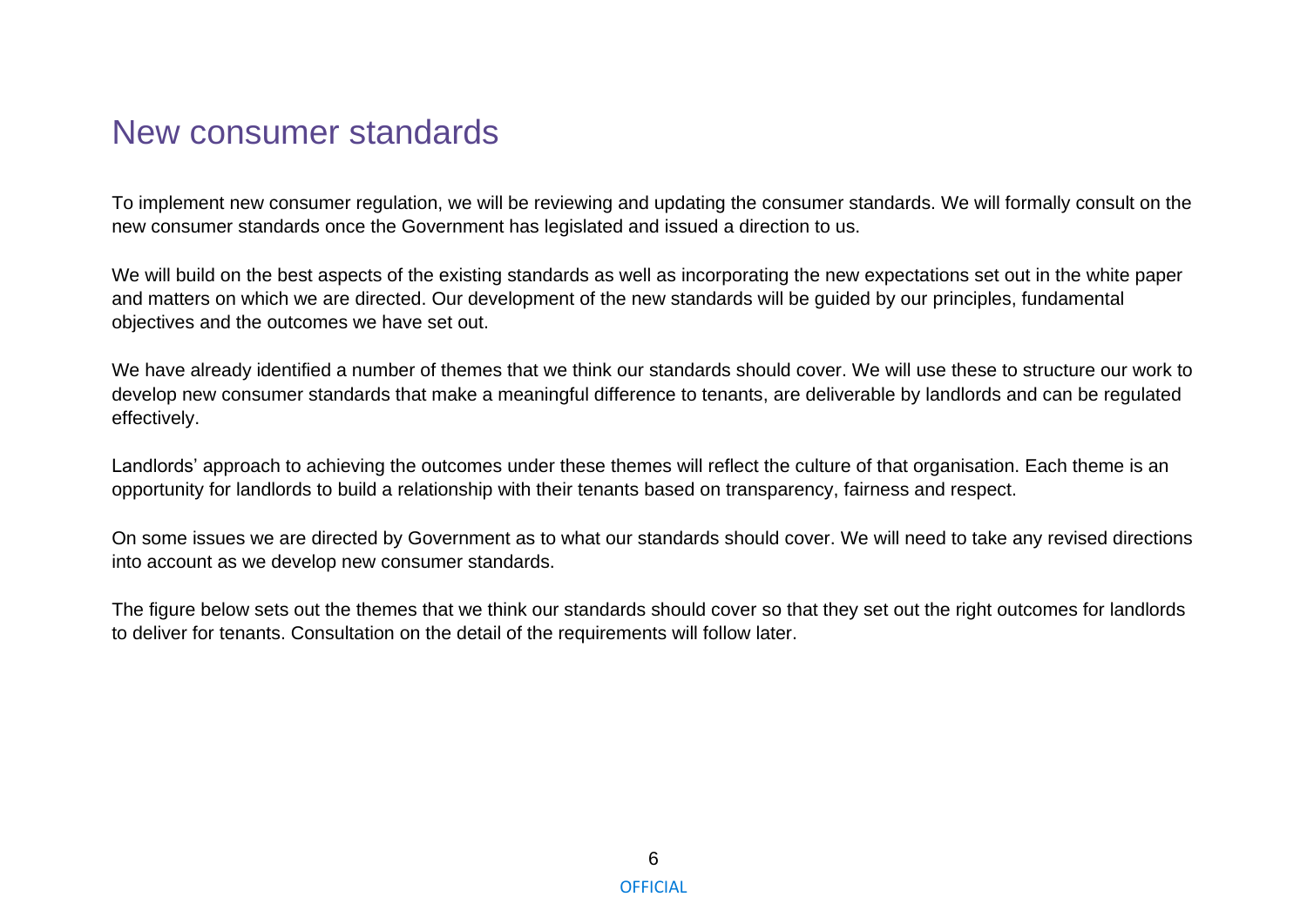#### Consumer standards themes

#### **Safety**

Landlords' safety responsibilities, including safety within the home and in communal areas

#### **Quality**

Quality of the home, communal spaces and services to tenants.

#### Neighbourhood

Landlords' role, working with other agencies, to contribute to the wellbeing of neighbourhoods in which tenants live

#### **Transparency**

Landlords' role in making information accessible to tenants including roles and responsibilities within landlords, so tenants know who is responsible for matters relating to consumer standards.

#### **Engagement and accountability**

Engagement between landlords and tenants, including how complaints are handled. Landlords' accountability to tenants and treating tenants with fairness and respect.

#### **Tenancy**

Requirements on landlords in respect of tenancies, including allocations policies and opportunities for tenants to move.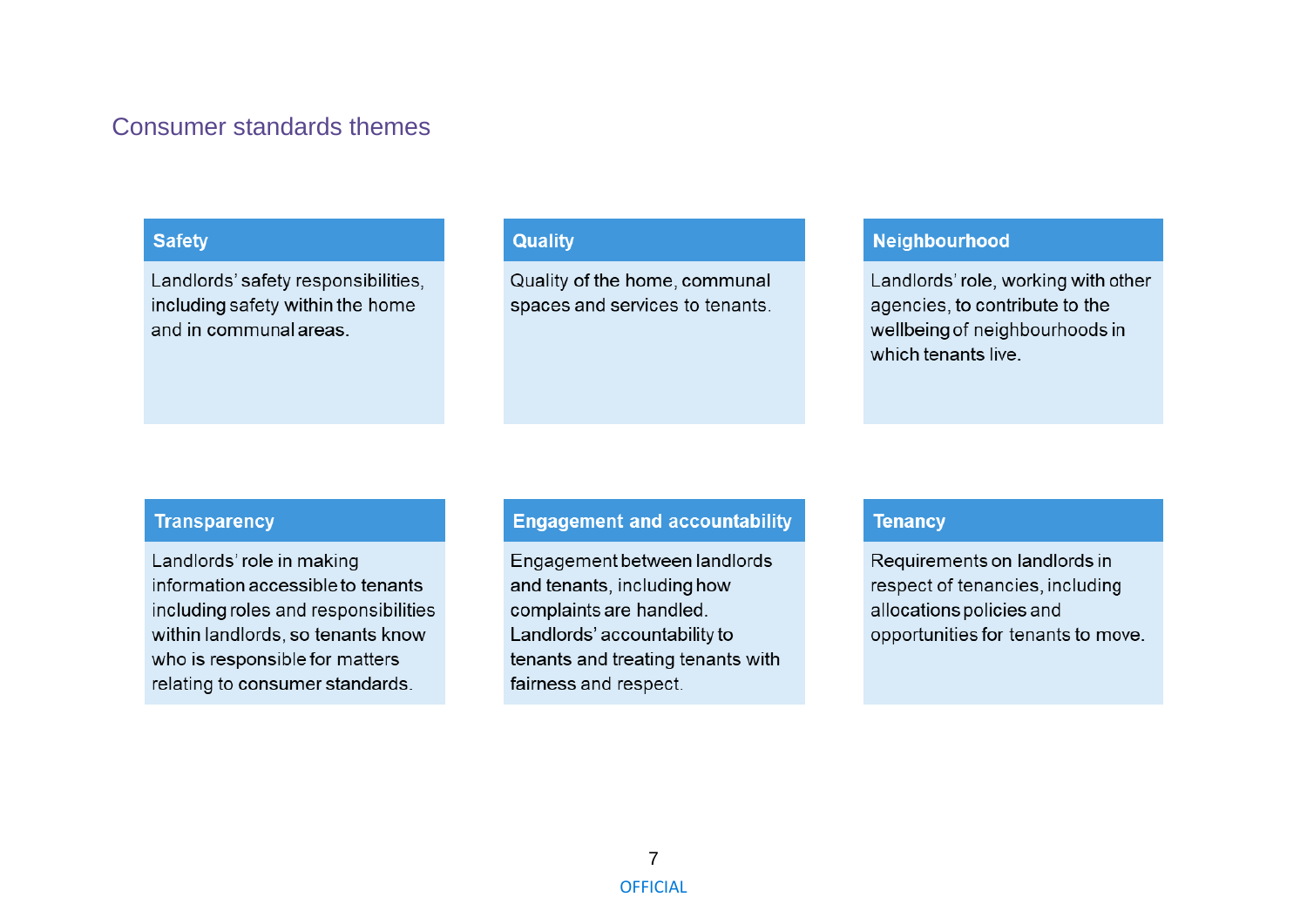### Our consumer regulation approach

We are beginning to design the way in which we will gather assurance about whether landlords are meeting the new consumer standards.

As set out in the white paper, we are looking at how we might use the following tools:

- **Consumer inspections** either as part of a planned programme of gathering assurance, or where we are responding to information that standards are not being met
- **Reactive engagement** responsive follow up on information that indicates a potential breach of the standards (similar to how we currently operate consumer regulation)
- **Desk-top reviews** reviewing information about landlords' performance from the tenant satisfaction measures and a range of other sources
- **Data returns** we already collect a wide range of information from landlords as part of our economic regulation, and we are considering the data that we might need for our consumer regulation in future to focus our engagement

This work is at an early stage and can only be completed once we have concluded the consultation on the new standards. That consultation can only take place once the necessary legislation has been passed by Parliament. We need to confirm the new consumer standards before we can finalise how we can best gain assurance that landlords are meeting those standards.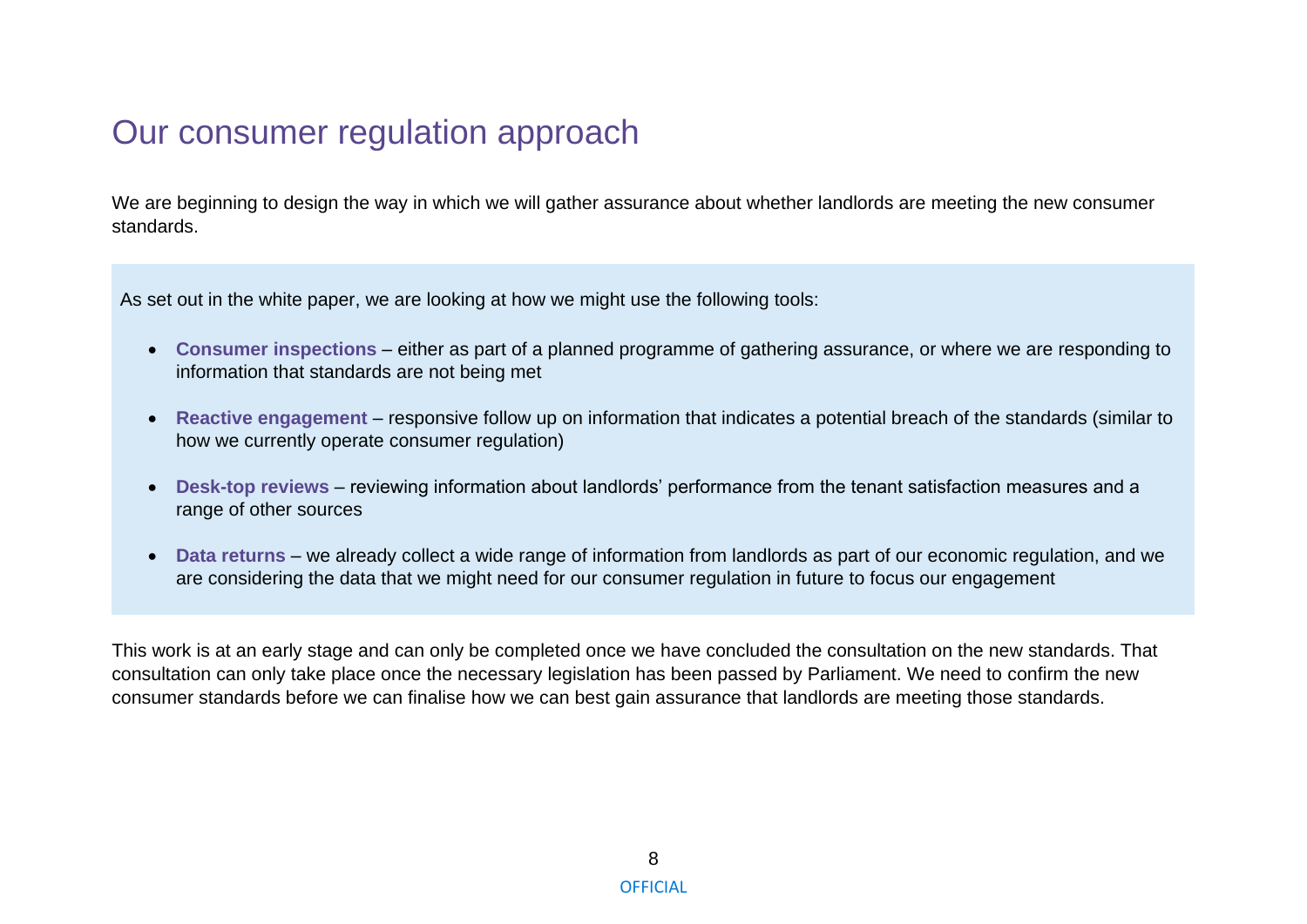In the meantime, there are a range of questions that we have started to consider and will discuss with our stakeholders as we develop our proposals. At this stage it is too early to have definitive answers to these questions, but we want to engage with our stakeholders in the process of reaching those answers:

- How will we get assurance about compliance with the new consumer standards from different types of social landlords?
- How should new consumer regulation fit with our economic regulation role for housing associations, especially in terms of governance?
- What role should tenants play in informing our assurance about whether landlords are meeting the standards?
- In our current regulation we communicate the outcome of our regulation through regulatory judgements and notices. How should we communicate our conclusions in relation to compliance under new consumer regulation?
- How best do we bring together evidence about landlords' compliance with our standards from different sources?

We will answer these questions as we further develop our approach to new consumer regulation, and this will take time (see next steps). Once further developed, we will seek feedback on the effectiveness and practicality of our proposed approach, which may include a small-scale pilot.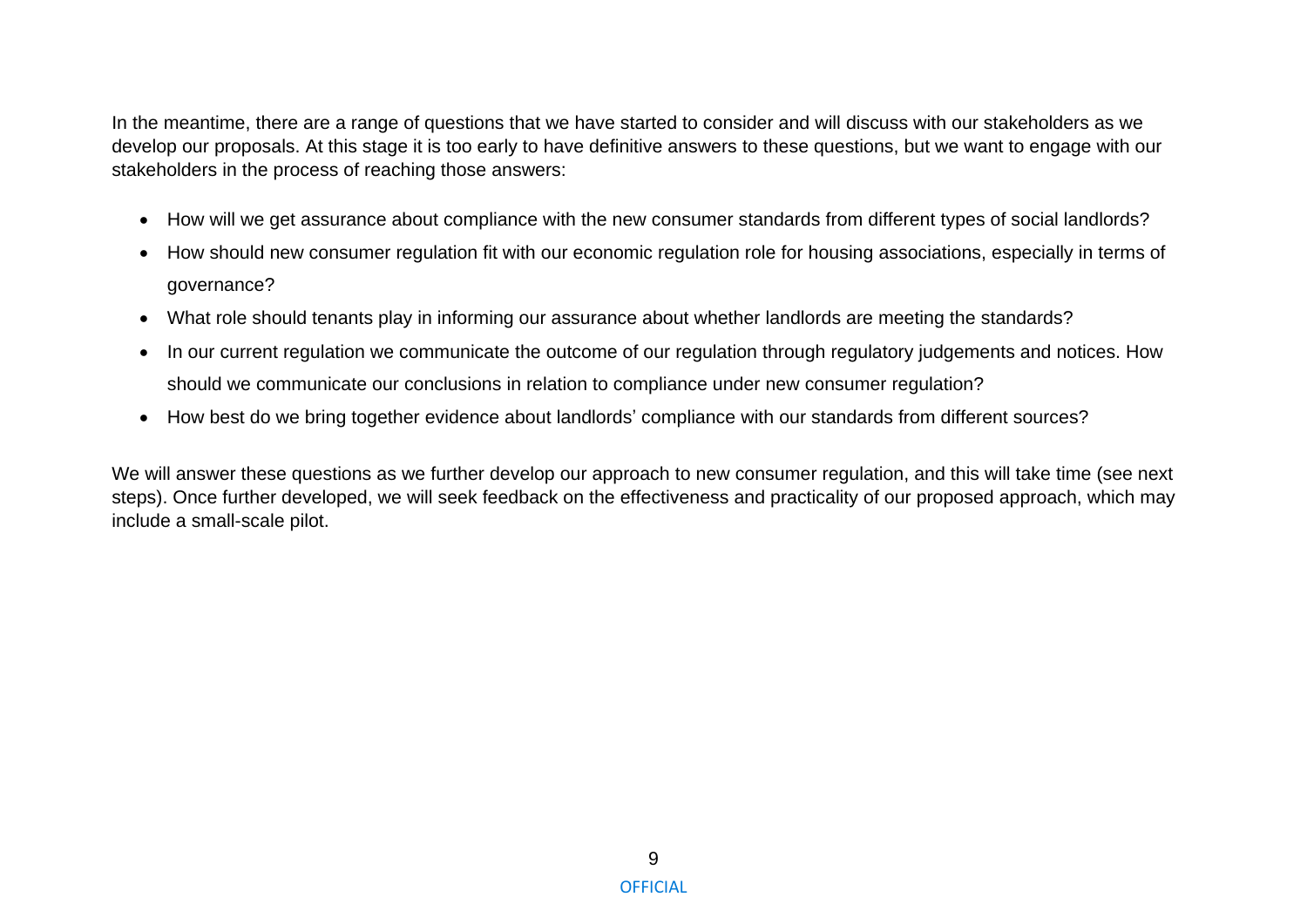### Tenant satisfaction measures

The white paper committed us to introducing a set of tenant satisfaction measures which are intended to provide tenants with information that can be used to hold their landlords to account and to inform our regulation of landlords. It also set an expectation that the measures are about things that matter to tenants. The white paper set out a suggested list of measures, informed by the Government's engagement with tenants and discussions with landlord and tenant representative bodies.

Since the white paper was published, we have spoken to many landlords and tenants about the proposed measures. This has included workshops with tenants and meetings with groups of landlords. The discussions have been about the overall approach to the measures and the specifics of each one. We have explored whether the measures reflect what is most important to tenants and the details of how the measures are defined so that they can be accurately and consistently collected and reported by landlords. We have also established a [Sounding Board](https://www.gov.uk/government/news/rsh-announces-tenant-satisfaction-measures-sounding-board) of tenants' representatives and the different types of social landlords with whom we meet to discuss our work in developing the measures. These discussions have helped us to develop a detailed set of proposed measures for consultation.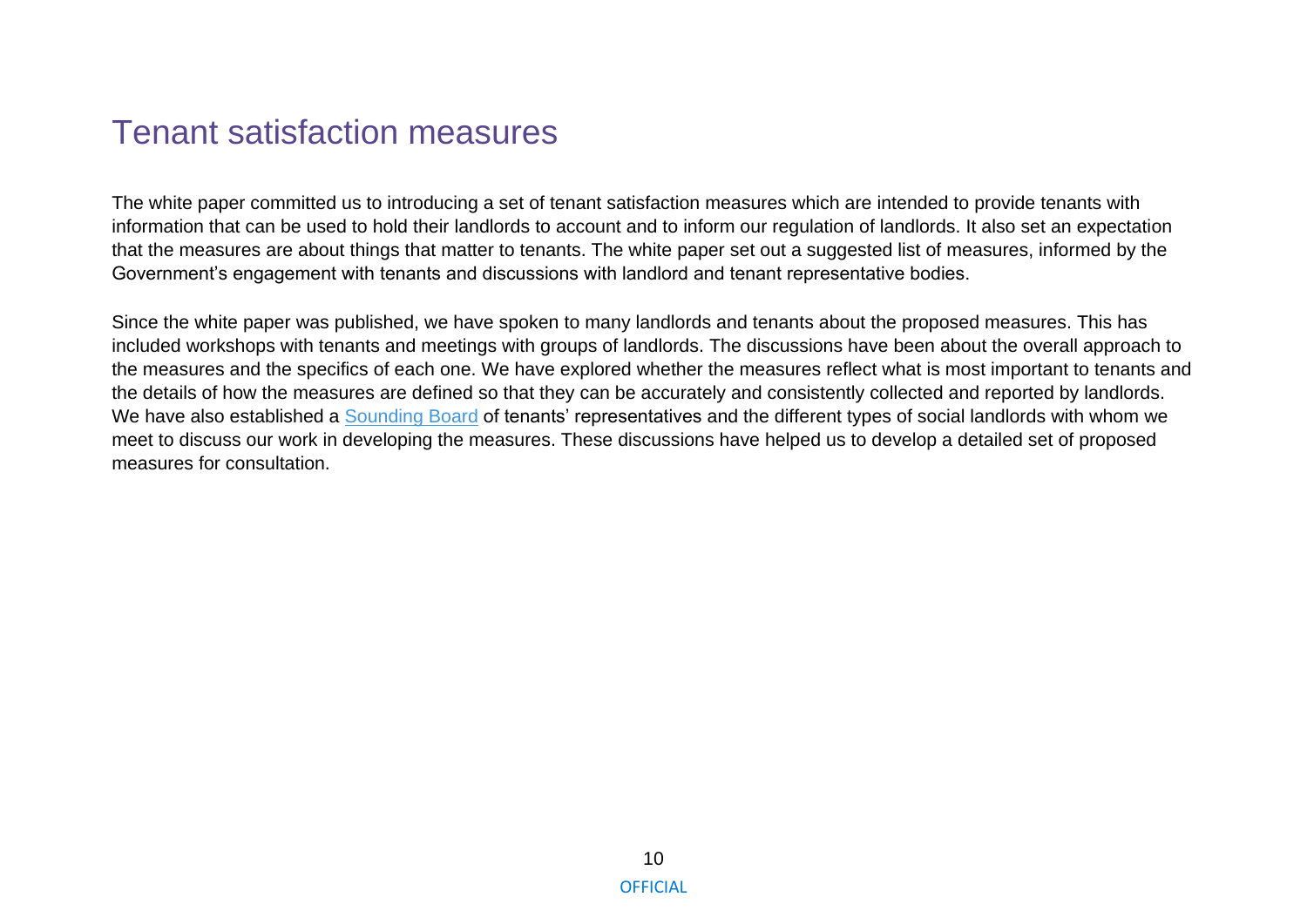We have adopted some principles to inform our development of the tenant satisfaction measures.

**Remit** – we can only require landlords to provide information that relates to our statutory objectives.

**Relevant** – they need to support the aims set out in the white paper – providing information to tenants that can be used to hold their landlords to account and informing our regulation of landlords

**Accurate** – they need to be well defined so that they are objective, can be used to make comparisons between landlords and so that they can be checked to make sure that they are not being manipulated to make a landlord's performance look better than it really is.

**Responsive** – they need to relate closely to the quality of the landlord's service and provide an up-to-date picture of that performance. They should not encourage landlords to do things that run counter to the objectives of the white paper (for example, they should not encourage landlords to make it harder for tenants to make complaints).

**Deliverable** – we need to make sure that landlords are able to collect and report the measures and that doing so does not cost more than the benefit that having the measures provides.

We will be issuing a formal consultation document which will set out the details of the proposed tenant satisfaction measures, including guidance on how they are defined, collected and reported to us. Alongside the consultation we will carry out further engagement with tenants and landlords. The consultation will be launched in early December 2021.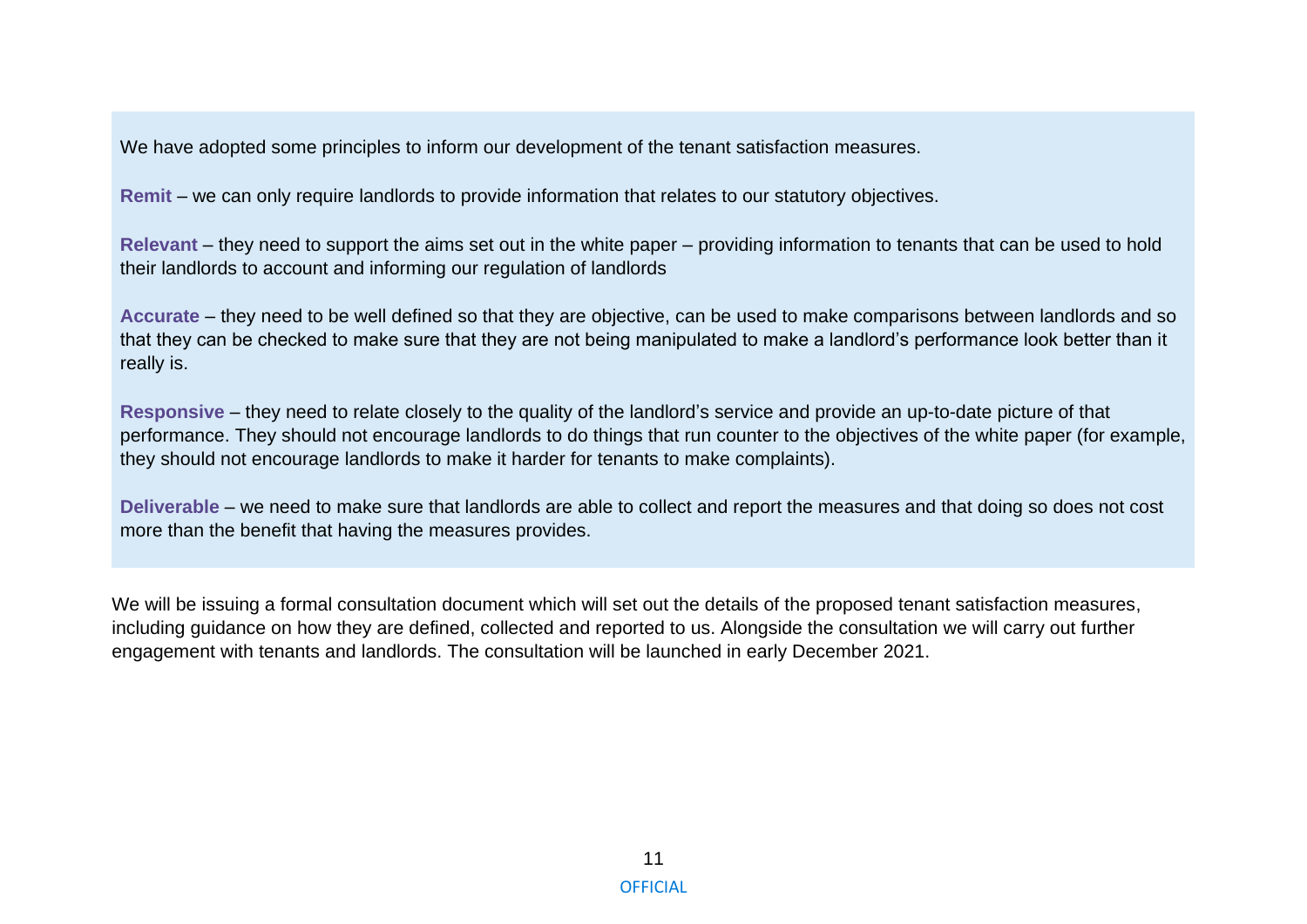### Bringing it all together

To implement the white paper changes we will work with the Government, the Housing Ombudsman and Building Safety Regulator.

#### Relationships between key bodies

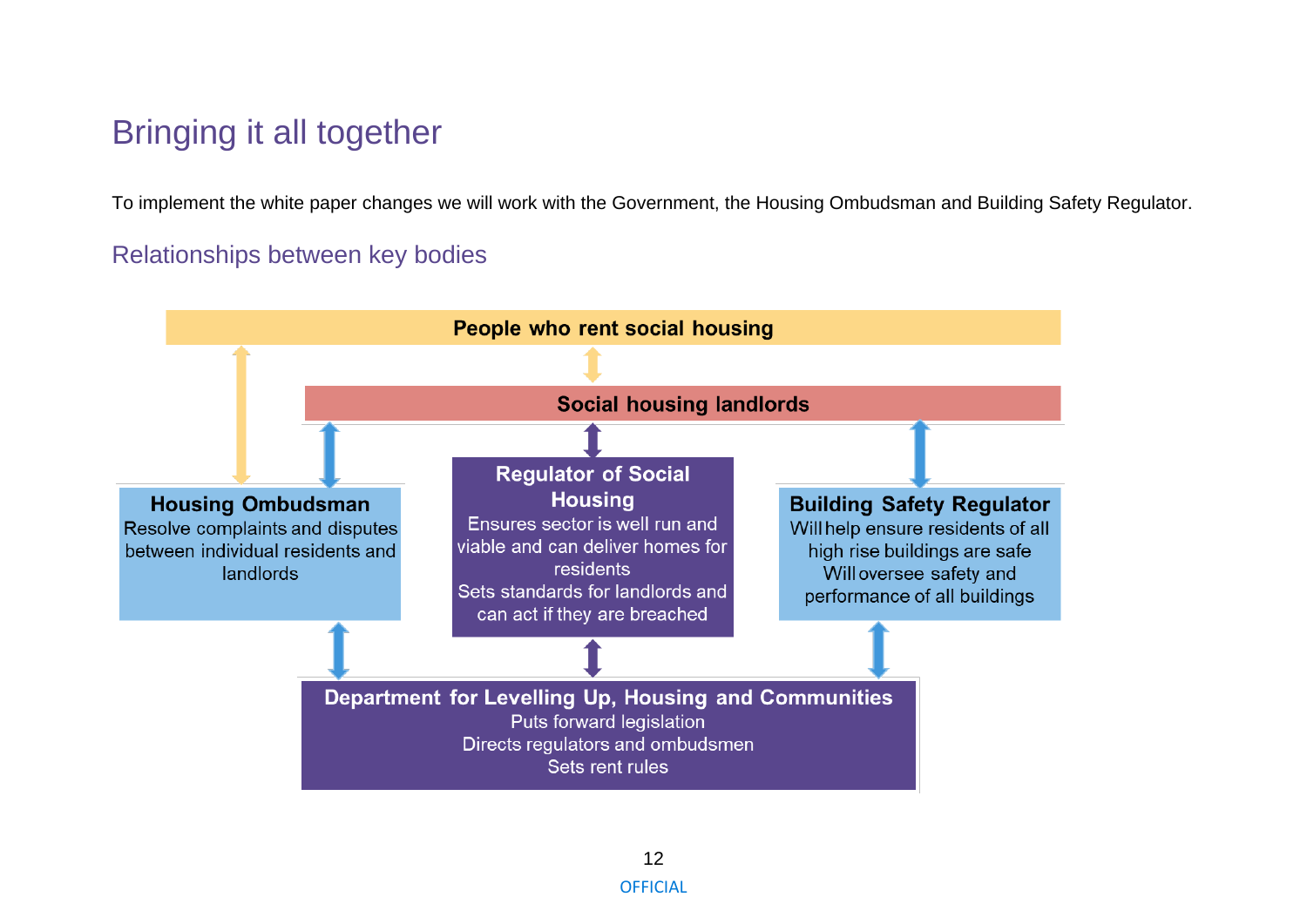#### How it will fit together

The standards, our approach to engagement with landlords, the tenant satisfaction measures and the way that we work with the Housing Ombudsman will all contribute to new consumer regulation. The diagram below summarises how they will fit together.

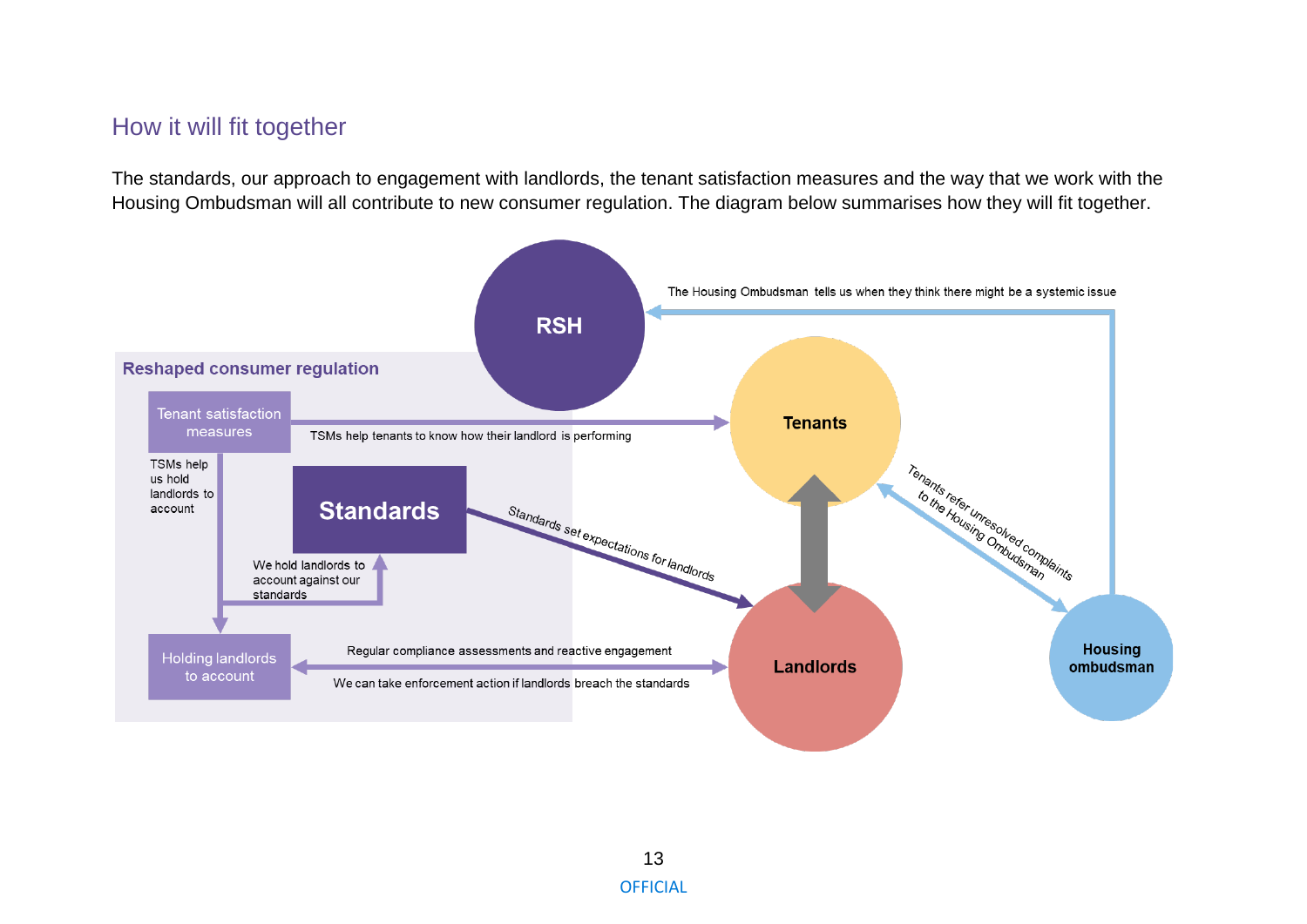### Next steps

Until the legislation that we need to implement new consumer regulation has been passed we cannot give a specific timetable for its introduction. Implementation will happen in a number of stages and these are set out below.



We are still at an early stage of this process but have set out our initial thinking here and would welcome your feedback.

Please email us at [enquiries@rsh.gov.uk](mailto:enquiries@rsh.gov.uk) with your feedback or to be added to our mailing list for engagement events that we will be holding.